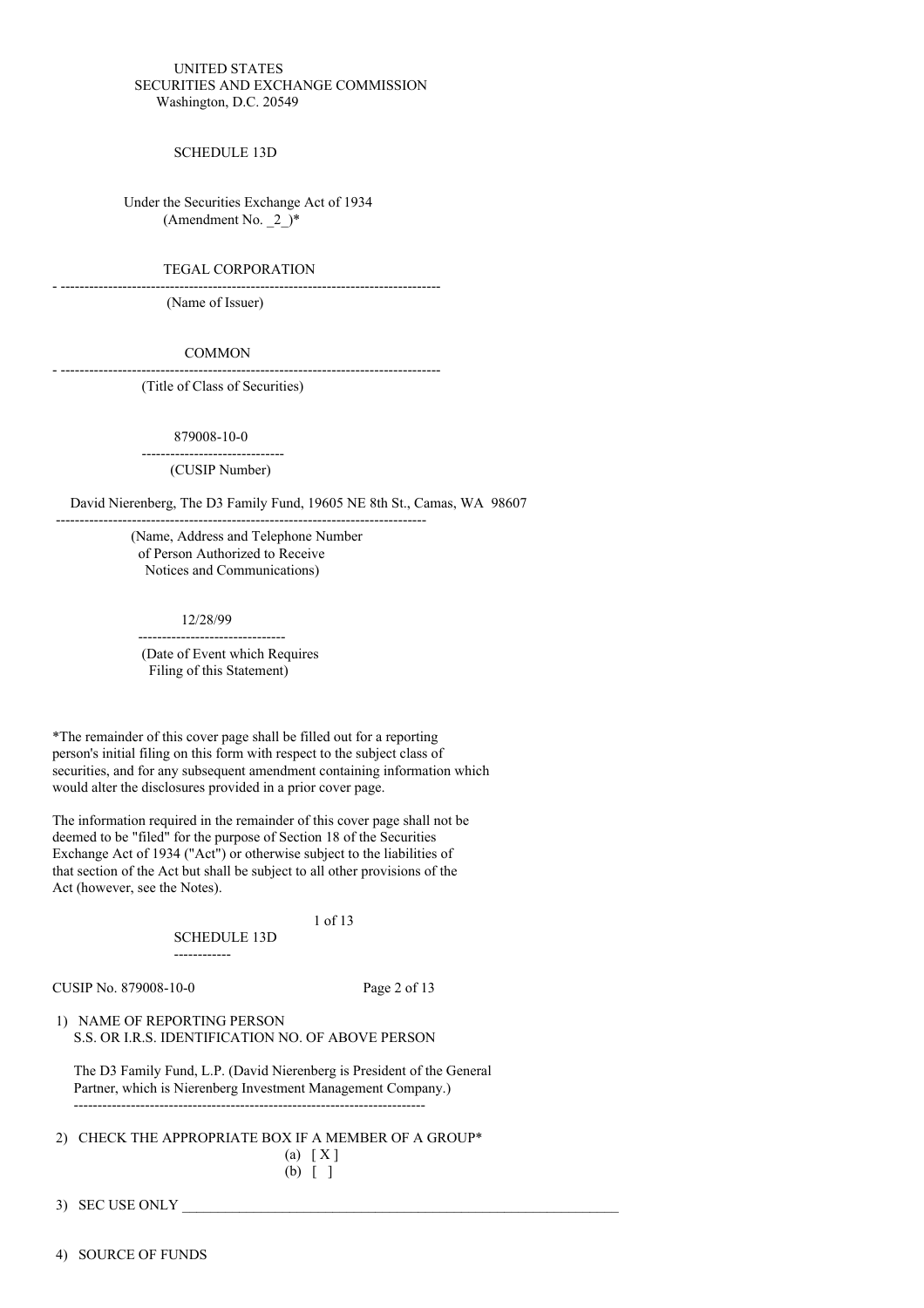| w                                                                                                                   |  |  |
|---------------------------------------------------------------------------------------------------------------------|--|--|
| 5) CHECK BOX IF DISCLOSURE OF LEGAL PROCEEDINGS IS REQUIRED<br>PURSUANT TO ITEMS 2(d) or 2(e)<br>$\lceil \; \rceil$ |  |  |
| 6) CITIZENSHIP OR PLACE OF ORGANIZATION                                                                             |  |  |
| Washington                                                                                                          |  |  |
| 7) SOLE VOTING POWER<br><b>NUMBER OF</b><br>0<br><b>SHARES</b>                                                      |  |  |
| BENEFICIALLY 8) SHARED VOTING POWER                                                                                 |  |  |
| <b>OWNED BY</b><br>$\theta$                                                                                         |  |  |
| EACH<br>9) SOLE DISPOSITIVE POWER<br><b>REPORTING</b><br>$\Omega$<br><b>PERSON</b>                                  |  |  |
| <b>WITH</b><br>10) SHARED DISPOSITIVE POWER                                                                         |  |  |
| $\theta$                                                                                                            |  |  |
|                                                                                                                     |  |  |
| 11) AGGREGATE AMOUNT BENEFICIALLY OWNED BY EACH REPORTING PERSON                                                    |  |  |
| Aggregate amount owned is 0                                                                                         |  |  |
| 12) CHECK IF THE AGGREGATE AMOUNT IN ROW (11) EXCLUDES CERTAIN<br>SHARES*<br>Γl                                     |  |  |
| 13) PERCENT OF CLASS REPRESENTED BY AMOUNT IN ROW (11)<br>0                                                         |  |  |
| 14) TYPE OF REPORTING PERSON*                                                                                       |  |  |
| PN                                                                                                                  |  |  |
| <b>SCHEDULE 13D</b>                                                                                                 |  |  |
| ------------                                                                                                        |  |  |
| CUSIP No. 8790208-10-0<br>Page 3 of 13                                                                              |  |  |
| 1) NAME OF REPORTING PERSON<br>S.S. OR I.R.S. IDENTIFICATION NO. OF ABOVE PERSON                                    |  |  |
| Haredale, Ltd.                                                                                                      |  |  |
| 2) CHECK THE APPROPRIATE BOX IF A MEMBER OF A GROUP*<br>(a) [X]<br>$(b)$ [ ]                                        |  |  |
| 3) SEC USE ONLY                                                                                                     |  |  |
| 4) SOURCE OF FUNDS                                                                                                  |  |  |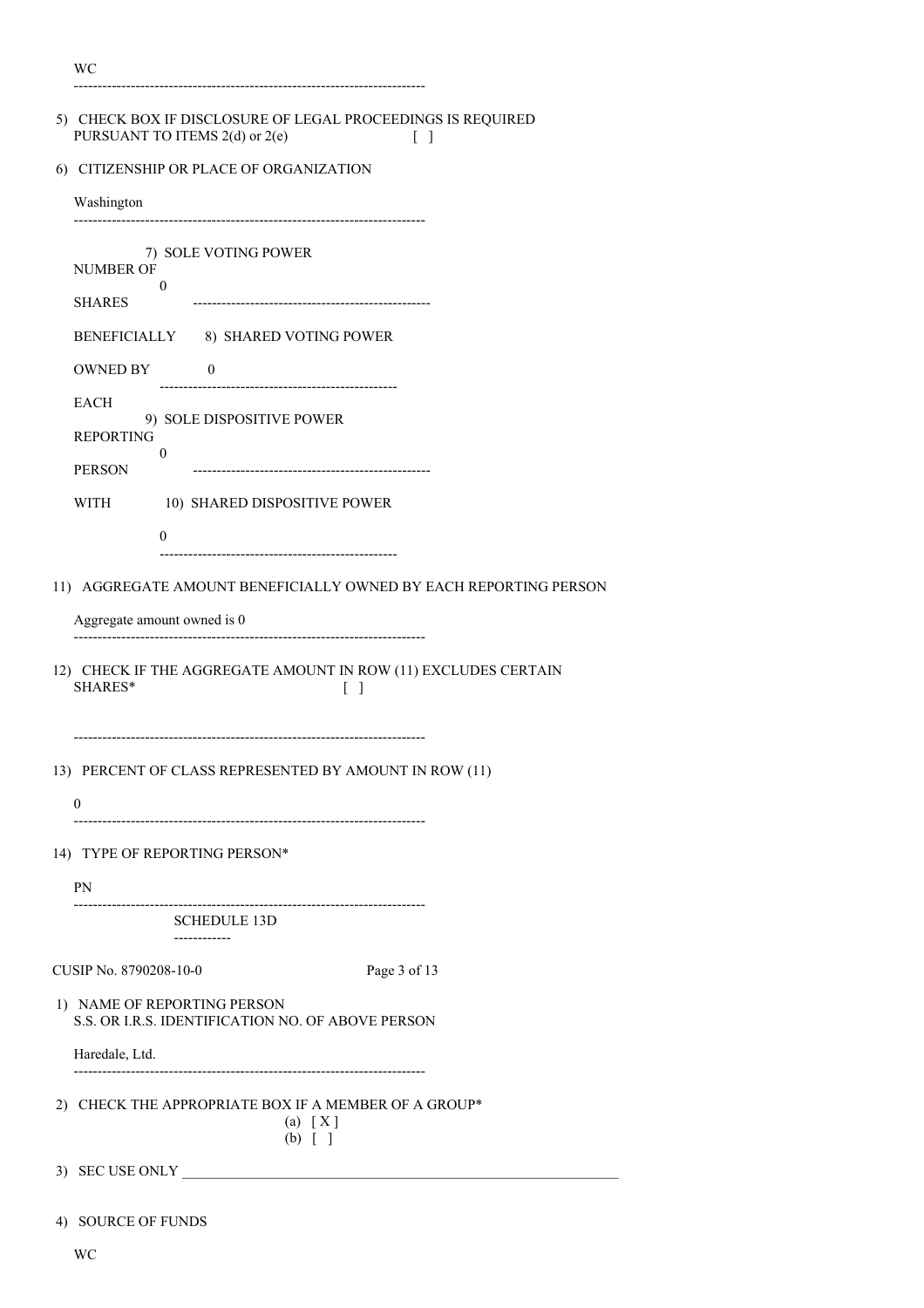| 5) CHECK BOX IF DISCLOSURE OF LEGAL PROCEEDINGS IS REQUIRED |  |
|-------------------------------------------------------------|--|
| PURSUANT TO ITEMS $2(d)$ or $2(e)$                          |  |

--------------------------------------------------------------------------

6) CITIZENSHIP OR PLACE OF ORGANIZATION

| The Bahamas                                                                            |  |  |  |  |
|----------------------------------------------------------------------------------------|--|--|--|--|
| 7) SOLE VOTING POWER<br><b>NUMBER OF</b><br>$\mathbf{0}$<br><b>SHARES</b>              |  |  |  |  |
| BENEFICIALLY 8) SHARED VOTING POWER                                                    |  |  |  |  |
| OWNED BY<br>$\overline{0}$                                                             |  |  |  |  |
| EACH<br>9) SOLE DISPOSITIVE POWER<br><b>REPORTING</b><br>$\mathbf{0}$<br><b>PERSON</b> |  |  |  |  |
| WITH 10) SHARED DISPOSITIVE POWER                                                      |  |  |  |  |
| 0                                                                                      |  |  |  |  |
| 11) AGGREGATE AMOUNT BENEFICIALLY OWNED BY EACH REPORTING PERSON                       |  |  |  |  |
| Aggregate amount owned is 0<br>------------------------------------                    |  |  |  |  |
| 12) CHECK IF THE AGGREGATE AMOUNT IN ROW (11) EXCLUDES CERTAIN<br>SHARES*<br>$\Box$    |  |  |  |  |
| 13) PERCENT OF CLASS REPRESENTED BY AMOUNT IN ROW (11)<br>$\theta$                     |  |  |  |  |
| 14) TYPE OF REPORTING PERSON*                                                          |  |  |  |  |
| CO                                                                                     |  |  |  |  |
| <b>SCHEDULE 13D</b>                                                                    |  |  |  |  |
| ------------<br>CUSIP No. 879008-10-0<br>Page 4 of 13                                  |  |  |  |  |
| 1) NAME OF REPORTING PERSON<br>S.S. OR I.R.S. IDENTIFICATION NO. OF ABOVE PERSON       |  |  |  |  |
| Sharptown Limited                                                                      |  |  |  |  |
| 2) CHECK THE APPROPRIATE BOX IF A MEMBER OF A GROUP*<br>$(a) \quad [X]$<br>$(b)$ [ ]   |  |  |  |  |
| 3) SEC USE ONLY                                                                        |  |  |  |  |
| <b>SOURCE OF FUNDS</b><br>4)                                                           |  |  |  |  |

WC --------------------------------------------------------------------------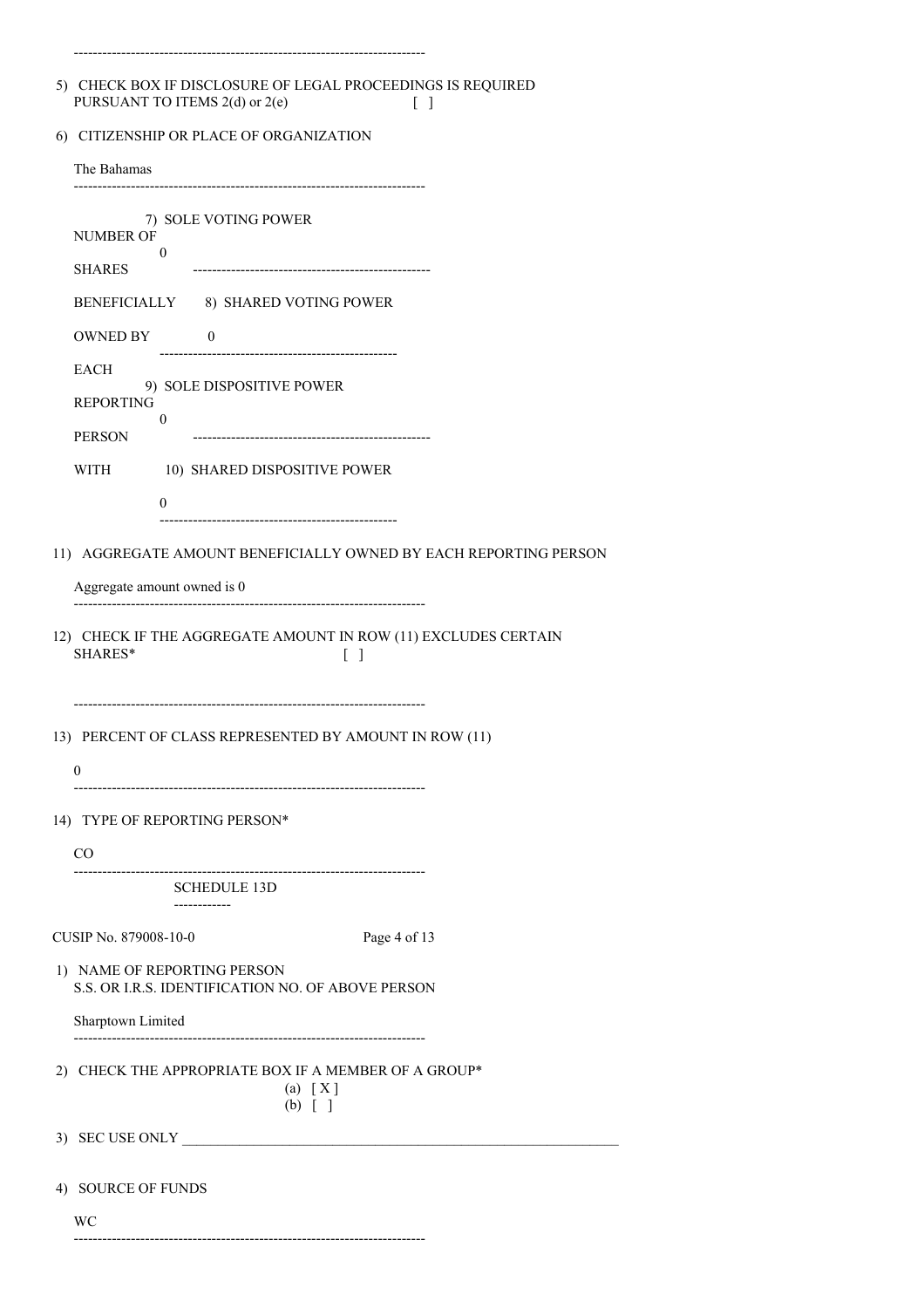## 5) CHECK BOX IF DISCLOSURE OF LEGAL PROCEEDINGS IS REQUIRED PURSUANT TO ITEMS 2(d) or 2(e) [ ]

|  |  |  |  | 6) CITIZENSHIP OR PLACE OF ORGANIZATION |
|--|--|--|--|-----------------------------------------|
|--|--|--|--|-----------------------------------------|

| Channel Islands, British Isles                                                   |  |  |
|----------------------------------------------------------------------------------|--|--|
| 7) SOLE VOTING POWER<br><b>NUMBER OF</b><br>0<br><b>SHARES</b>                   |  |  |
| BENEFICIALLY 8) SHARED VOTING POWER                                              |  |  |
| OWNED BY 0                                                                       |  |  |
| <b>EACH</b>                                                                      |  |  |
| 9) SOLE DISPOSITIVE POWER<br><b>REPORTING</b><br>0<br><b>PERSON</b>              |  |  |
| 10) SHARED DISPOSITIVE POWER<br>WITH                                             |  |  |
| 0                                                                                |  |  |
|                                                                                  |  |  |
| 11) AGGREGATE AMOUNT BENEFICIALLY OWNED BY EACH REPORTING PERSON                 |  |  |
| Aggregate amount owned is 0                                                      |  |  |
| 12) CHECK IF THE AGGREGATE AMOUNT IN ROW (11) EXCLUDES CERTAIN<br>SHARES*<br>Γl  |  |  |
| 13) PERCENT OF CLASS REPRESENTED BY AMOUNT IN ROW (11)<br>0                      |  |  |
| 14) TYPE OF REPORTING PERSON*                                                    |  |  |
| CO                                                                               |  |  |
| ------------------------------<br><b>SCHEDULE 13D</b>                            |  |  |
| -----------                                                                      |  |  |
| CUSIP No. 879008-10-0<br>Page 5 of 13                                            |  |  |
| 1) NAME OF REPORTING PERSON<br>S.S. OR I.R.S. IDENTIFICATION NO. OF ABOVE PERSON |  |  |
| James Henry Hildebrandt<br>-----------------------                               |  |  |
| 2) CHECK THE APPROPRIATE BOX IF A MEMBER OF A GROUP*<br>(a) [X]<br>$(b)$ [ ]     |  |  |
| 3) SEC USE ONLY                                                                  |  |  |
| 4) SOURCE OF FUNDS                                                               |  |  |
| WС                                                                               |  |  |
| <b>DOVIE DIGGLOGIJDE OF LEGA</b><br>$100$ io bealup                              |  |  |

5) CHECK BOX IF DISCLOSURE OF LEGAL PROCEEDINGS IS REQUIRED PURSUANT TO ITEMS 2(d) or 2(e) [ ]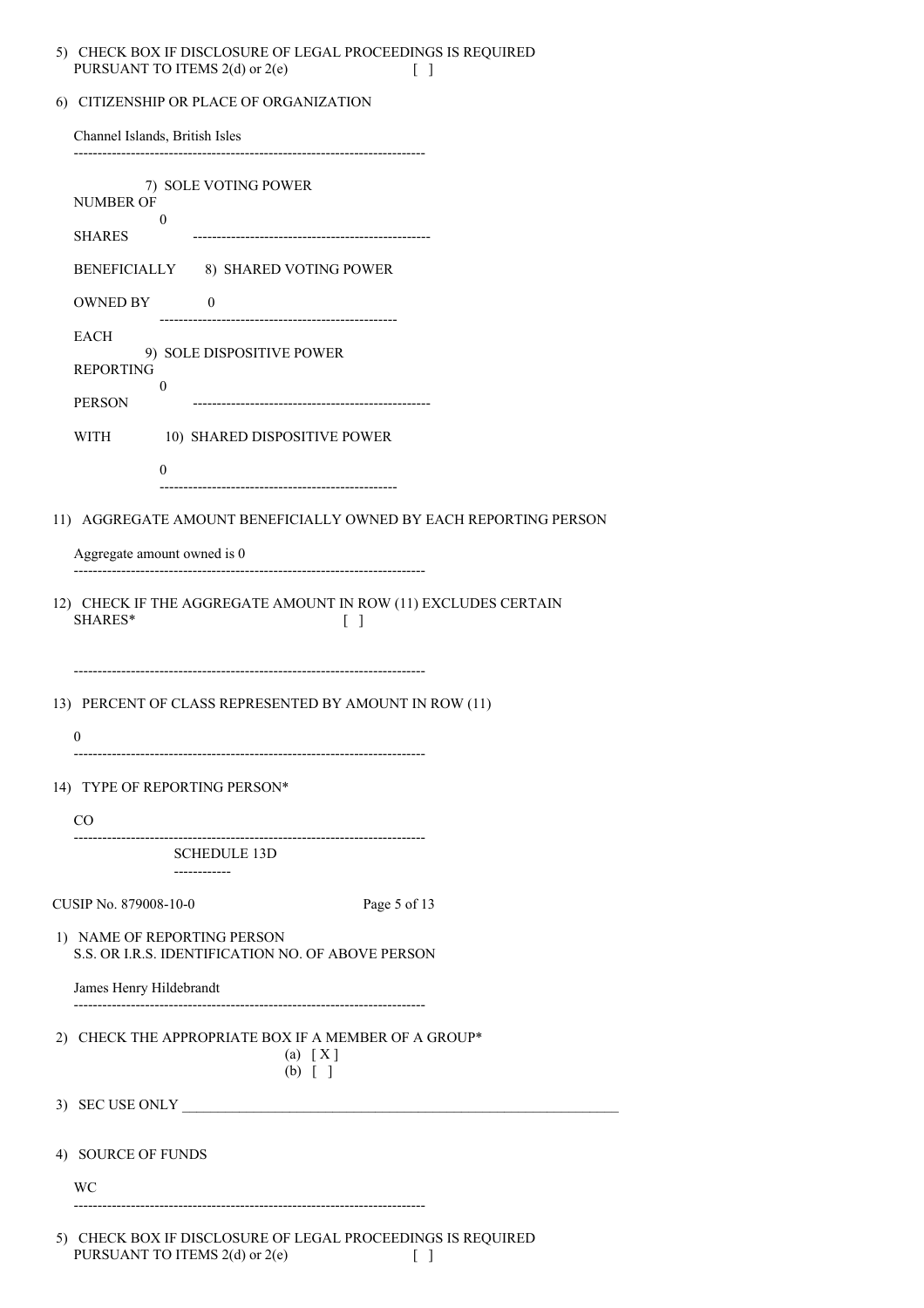# 6) CITIZENSHIP OR PLACE OF ORGANIZATION

Canadian Citizen residing in Hong Kong --------------------------------------------------------------------------

|                                                                                  | 7) SOLE VOTING POWER<br><b>NUMBER OF</b>                                                                |  |
|----------------------------------------------------------------------------------|---------------------------------------------------------------------------------------------------------|--|
|                                                                                  | 0<br><b>SHARES</b>                                                                                      |  |
|                                                                                  | BENEFICIALLY 8) SHARED VOTING POWER                                                                     |  |
|                                                                                  | OWNED BY<br>$\sim$ 0                                                                                    |  |
|                                                                                  | <b>EACH</b>                                                                                             |  |
|                                                                                  | 9) SOLE DISPOSITIVE POWER<br><b>REPORTING</b>                                                           |  |
|                                                                                  | 0<br><b>PERSON</b>                                                                                      |  |
|                                                                                  | WITH<br>10) SHARED DISPOSITIVE POWER                                                                    |  |
|                                                                                  | $\theta$                                                                                                |  |
|                                                                                  |                                                                                                         |  |
|                                                                                  | 11) AGGREGATE AMOUNT BENEFICIALLY OWNED BY EACH REPORTING PERSON                                        |  |
|                                                                                  | Aggregate amount owned is 0<br>---------------------------------                                        |  |
|                                                                                  | 12) CHECK IF THE AGGREGATE AMOUNT IN ROW (11) EXCLUDES CERTAIN<br>SHARES*<br>$\Box$                     |  |
|                                                                                  | 13) PERCENT OF CLASS REPRESENTED BY AMOUNT IN ROW (11)<br>$\mathbf{0}$                                  |  |
|                                                                                  | 14) TYPE OF REPORTING PERSON*                                                                           |  |
|                                                                                  | $_{\rm IN}$                                                                                             |  |
|                                                                                  | SCHEDULE 13D                                                                                            |  |
|                                                                                  | ------------                                                                                            |  |
|                                                                                  | CUSIP No. 879008-10-0<br>Page 6 of 13                                                                   |  |
| 1) NAME OF REPORTING PERSON<br>S.S. OR I.R.S. IDENTIFICATION NO. OF ABOVE PERSON |                                                                                                         |  |
|                                                                                  | <b>Toxford Corporation</b>                                                                              |  |
|                                                                                  | 2) CHECK THE APPROPRIATE BOX IF A MEMBER OF A GROUP*<br>(a) [X]<br>$(b)$ [ ]                            |  |
|                                                                                  | 3) SEC USE ONLY                                                                                         |  |
|                                                                                  | 4) SOURCE OF FUNDS                                                                                      |  |
|                                                                                  | WС                                                                                                      |  |
|                                                                                  |                                                                                                         |  |
|                                                                                  | 5) CHECK BOX IF DISCLOSURE OF LEGAL PROCEEDINGS IS REQUIRED<br>PURSUANT TO ITEMS 2(d) or 2(e)<br>$[\ ]$ |  |
|                                                                                  | 6) CITIZENSHIP OR PLACE OF ORGANIZATION                                                                 |  |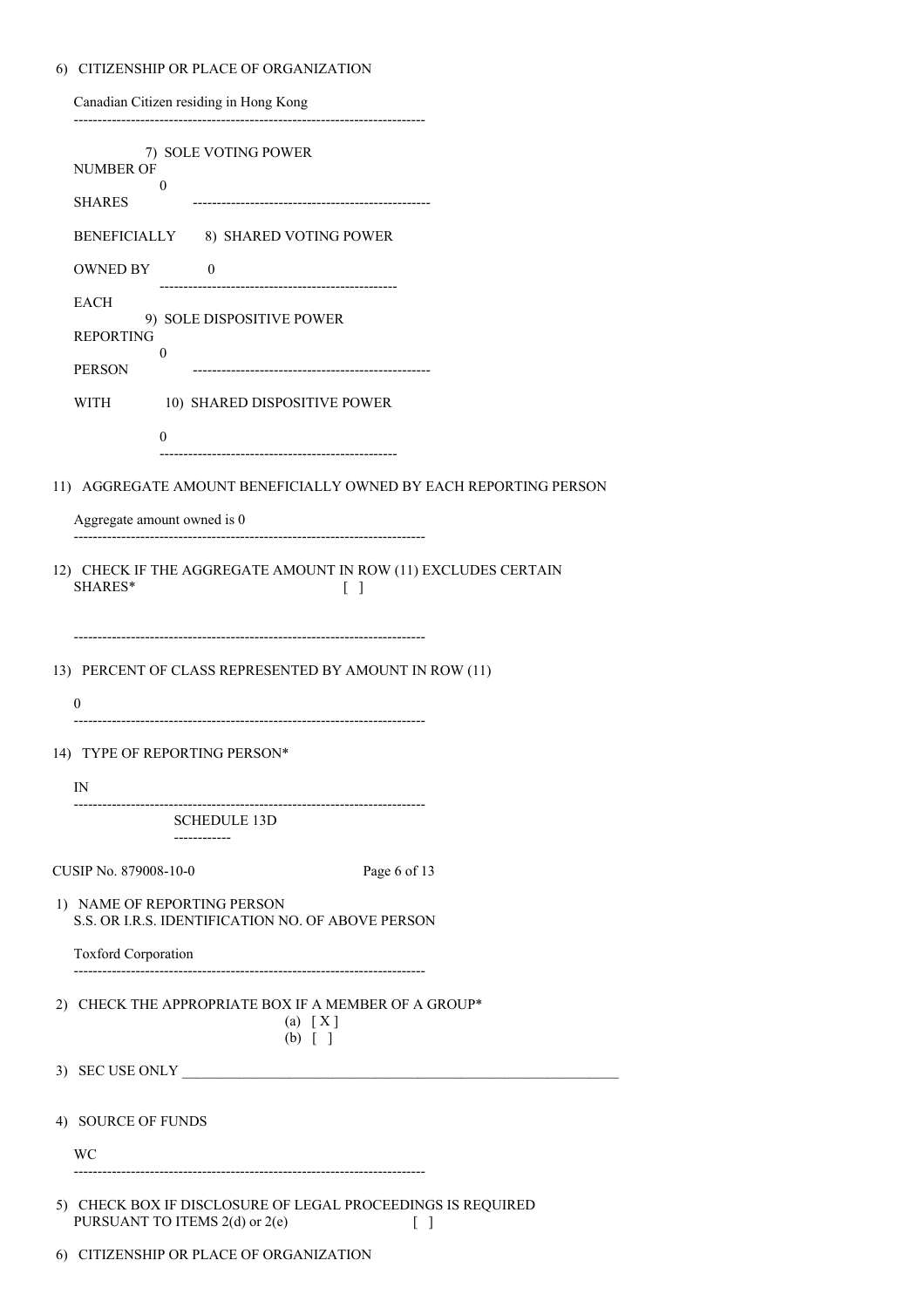|  | Channel Islands, British Isles |  |  |
|--|--------------------------------|--|--|
|--|--------------------------------|--|--|

| 7) SOLE VOTING POWER<br><b>NUMBER OF</b>                                                                       |
|----------------------------------------------------------------------------------------------------------------|
| $\mathbf{0}$<br><b>SHARES</b>                                                                                  |
|                                                                                                                |
| BENEFICIALLY 8) SHARED VOTING POWER                                                                            |
| <b>OWNED BY</b><br>$\overline{0}$                                                                              |
| <b>EACH</b><br>9) SOLE DISPOSITIVE POWER<br><b>REPORTING</b><br>$\boldsymbol{0}$                               |
| <b>PERSON</b>                                                                                                  |
| WITH<br>10) SHARED DISPOSITIVE POWER<br>0                                                                      |
|                                                                                                                |
| 11) AGGREGATE AMOUNT BENEFICIALLY OWNED BY EACH REPORTING PERSON                                               |
| Aggregate amount owned is 0                                                                                    |
| 12) CHECK IF THE AGGREGATE AMOUNT IN ROW (11) EXCLUDES CERTAIN<br>SHARES*<br>$\lceil$ 1                        |
| 13) PERCENT OF CLASS REPRESENTED BY AMOUNT IN ROW (11)<br>$\theta$                                             |
| 14) TYPE OF REPORTING PERSON*                                                                                  |
| CO <sup>-</sup>                                                                                                |
| --------------------------------------<br><b>SCHEDULE 13D</b><br>------------                                  |
| CUSIP No. 879008-10-0<br>Page 7 of 13                                                                          |
| 1) NAME OF REPORTING PERSON<br>S.S. OR I.R.S. IDENTIFICATION NO. OF ABOVE PERSON                               |
| The Nierenberg Family 1993 Trust                                                                               |
| 2) CHECK THE APPROPRIATE BOX IF A MEMBER OF A GROUP*<br>$(a) \quad [X]$<br>$(b)$ [ ]                           |
| 3) SEC USE ONLY                                                                                                |
| 4) SOURCE OF FUNDS                                                                                             |
| OO (Margin)                                                                                                    |
| 5) CHECK BOX IF DISCLOSURE OF LEGAL PROCEEDINGS IS REQUIRED<br>PURSUANT TO ITEMS 2(d) or 2(e)<br>$\lceil$<br>L |
| 6) CITIZENSHIP OR PLACE OF ORGANIZATION                                                                        |
| Washington                                                                                                     |

--------------------------------------------------------------------------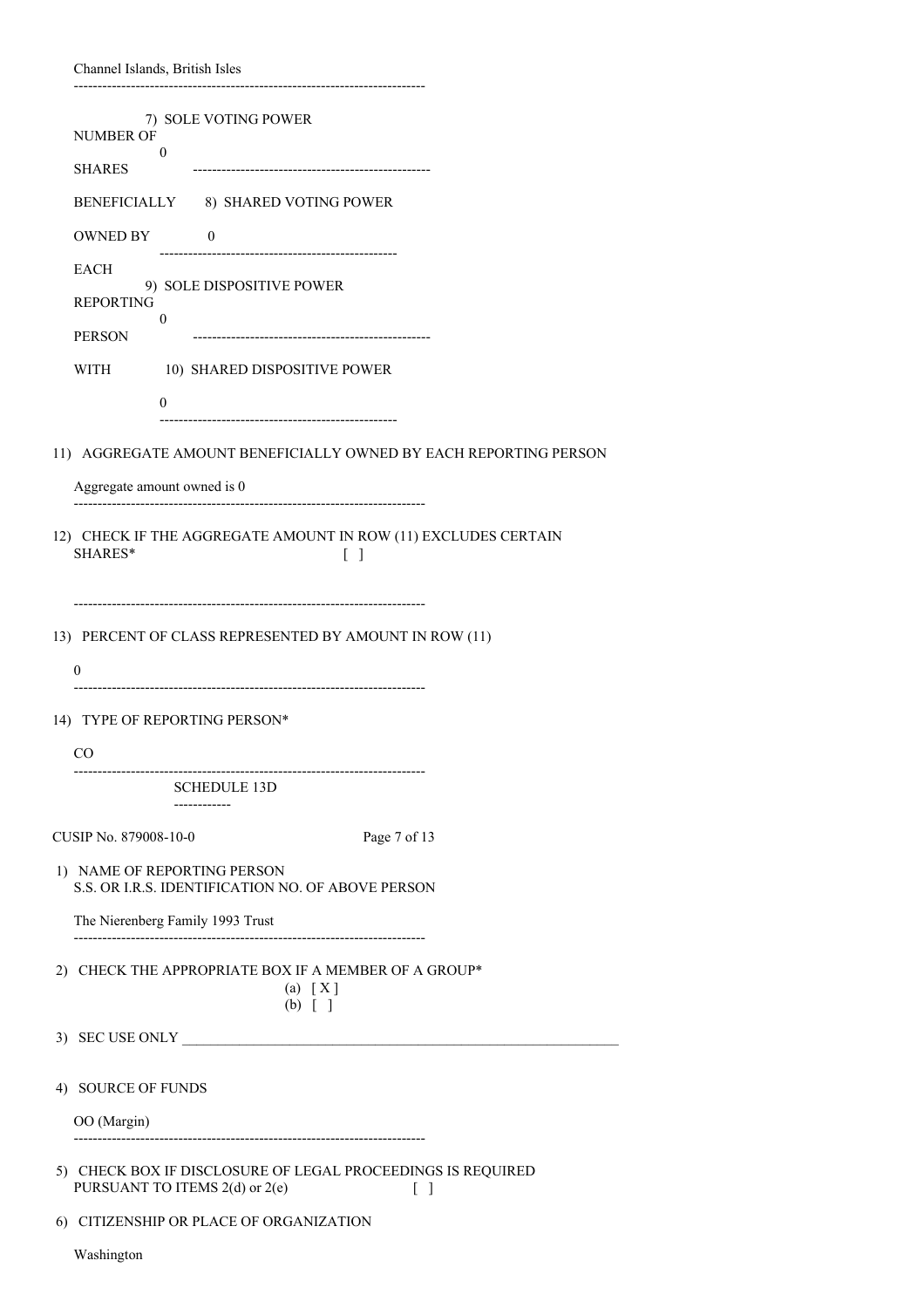| 7) SOLE VOTING POWER                                                                                                                                                                                                                                                                               |
|----------------------------------------------------------------------------------------------------------------------------------------------------------------------------------------------------------------------------------------------------------------------------------------------------|
| <b>NUMBER OF</b><br>$\bf{0}$                                                                                                                                                                                                                                                                       |
| SHARES                                                                                                                                                                                                                                                                                             |
| BENEFICIALLY 8) SHARED VOTING POWER                                                                                                                                                                                                                                                                |
| OWNED BY 0                                                                                                                                                                                                                                                                                         |
| <b>EACH</b><br>9) SOLE DISPOSITIVE POWER                                                                                                                                                                                                                                                           |
| <b>REPORTING</b>                                                                                                                                                                                                                                                                                   |
| $\bf{0}$<br><b>PERSON</b>                                                                                                                                                                                                                                                                          |
| WITH<br>10) SHARED DISPOSITIVE POWER                                                                                                                                                                                                                                                               |
| $\theta$                                                                                                                                                                                                                                                                                           |
|                                                                                                                                                                                                                                                                                                    |
| 11) AGGREGATE AMOUNT BENEFICIALLY OWNED BY EACH REPORTING PERSON                                                                                                                                                                                                                                   |
| Aggregate amount owned is 0                                                                                                                                                                                                                                                                        |
| 12) CHECK IF THE AGGREGATE AMOUNT IN ROW (11) EXCLUDES CERTAIN<br>SHARES*<br>$\perp$                                                                                                                                                                                                               |
| 13) PERCENT OF CLASS REPRESENTED BY AMOUNT IN ROW (11)<br>0                                                                                                                                                                                                                                        |
| 14) TYPE OF REPORTING PERSON*                                                                                                                                                                                                                                                                      |
| OO (Revocable Trust)                                                                                                                                                                                                                                                                               |
| Page 8 of 13                                                                                                                                                                                                                                                                                       |
| Item 1. Security and Issuer                                                                                                                                                                                                                                                                        |
| Common stock of Tegal Corporation (TGAL), 2201 South McDowell Blvd.,<br>Petaluma, California 94955.                                                                                                                                                                                                |
| Item 2. Identity and Background                                                                                                                                                                                                                                                                    |
| The D3 Family Fund, L.P., a Washington State partnership, whose<br>principal business is investing in the equities of public micro-cap<br>issuers. Located at 19605 N.E. 8th St., Camas, Washington 98607.<br>No convictions or administrative proceedings as described in<br>Item $2(d)$ and (e). |
| Item 3. Source and Amount of Funds or Other Consideration                                                                                                                                                                                                                                          |
| Source of funds is money invested in the partnership by its partners.<br>Aggregate amount invested in TGAL shares purchased by the partnership<br>is \$3,321,142.50, including commissions.                                                                                                        |
| Item 4. Purpose of Transaction                                                                                                                                                                                                                                                                     |
| The purpose of purchasing the shares was for investment. None of the<br>other actions described in Items $4(a)-(j)$ are currently contemplated.                                                                                                                                                    |
| Item 5. Interest in Securities of the Issuer                                                                                                                                                                                                                                                       |

--------------------------------------------------------------------------

- (a,b) 0
- (c) D3 sold 800,000 shares through Black & Company on December 27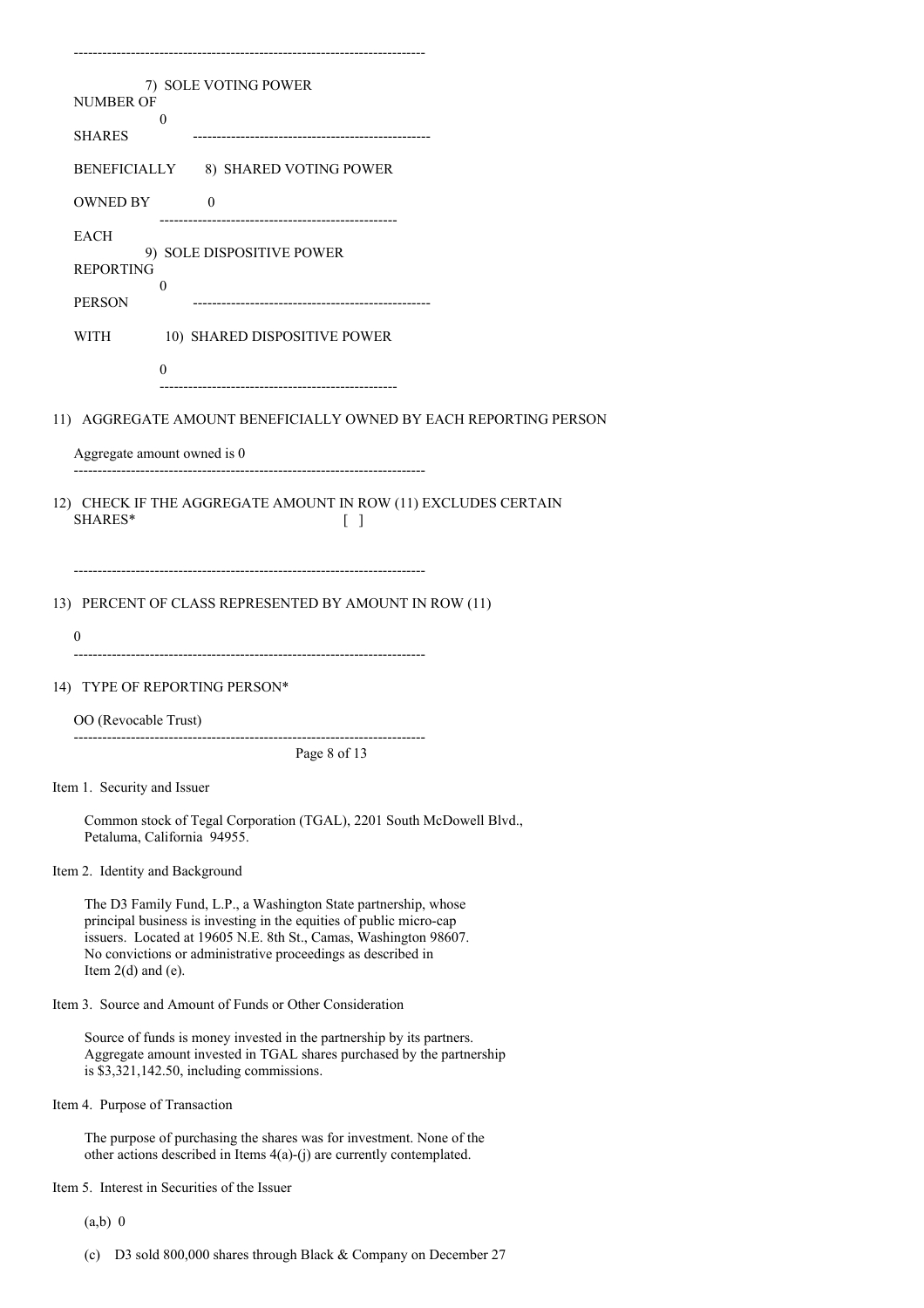at \$6.20 a share and 233,500 on December 28 at \$7.17 a share.

(d) N/A

(e) N/A

Item 6. Contracts, Arrangements, Understandings or Relationships with Respect to Securities of the Issuer

N/A

Item 7. Material to be Filed as Exhibits

N/A

Signature

After reasonable inquiry and to the best of my knowledge and belief, I certify that the information set forth in this statement is true, complete and correct.

January 3, 2000 DAVID NIERENBERG - -------------------- ------------------------------------ Date David Nierenberg President Nierenberg Investment Management Company, Inc., the General Partner Of The D3 Family Fund, L.P. Page 9 of 13

Item 1. Security and Issuer

Common stock of Tegal Corporation (TGAL), 2201 South McDowell Blvd., Petaluma, California 94955.

#### Item 2. Identity and Background

- (a) Haredale Ltd., a Bahamian corporation.
- (b) P.O. Box N-4465, Nassau, New Providence, The Bahamas.
- (c) Haredale is in the investment business at the address above.
- (d) None
- (e) None
- (f) The Bahamas.
- Item 3. Source and Amount of Funds or Other Consideration

Haredale owns, and Mr. Nierenberg has sole voting and dispositive power over, its 37,333 shares.

Item 4. Purpose of Transaction

The purpose of purchasing the shares was for investment. None of the other actions described in Items 4(a)-(j) are currently contemplated.

Item 5. Interest in Securities of the Issuer

 $(a,b)$  0

- (c) On December 27 Haredale sold 37,333 shares through Bank of America Securities, LLC at \$6.64 a share.
- (d) N/A
- (e) N/A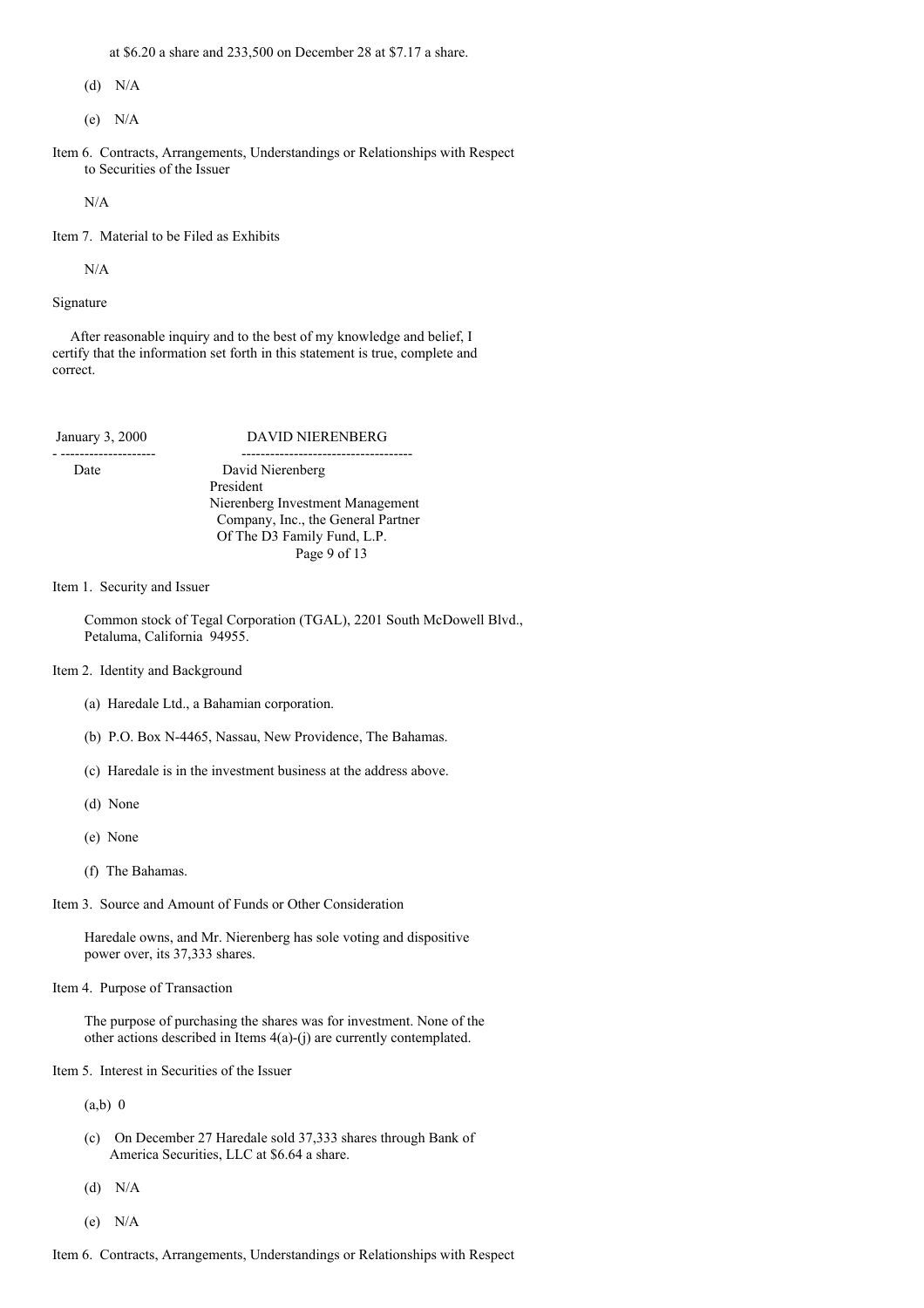to Securities of the Issuer

Haredale pays Mr. Nierenberg an annual management fee and a share of its net profits for his personal management of its accounts.

Item 7. Material to be Filed as Exhibits

N/A

Signature

After reasonable inquiry and to the best of my knowledge and belief, I certify that the information set forth in this statement is true, complete and correct.

| January 3, 2000 |  |
|-----------------|--|
|                 |  |

# ry 3, 2000 DAVID NIERENBERG

- ------------------- ------------------------------------ Date David Nierenberg Authorized to trade for Haredale, Ltd. Page 10 of 13

Item 1. Security and Issuer

Common stock of Tegal Corporation (TGAL), 2201 South McDowell Blvd., Petaluma, California 94955.

### Item 2. Identity and Background

- (a) Sharptown Limited, a Channel Islands corporation.
- (b) P.O. Box 404, Pirouet House, Union St., St. Helier, Jersey JE4 9WG, Channel Islands, British Isles.
- (c) Sharptown Limited is in the investment business at the address above.
- (d) None
- (e) None
- (f) Channel Islands, British Isles.
- Item 3. Source and Amount of Funds or Other Consideration

Sharptown Limited owns, and Mr. Nierenberg has sole voting and dispositive power over, its 7,167 shares.

Item 4. Purpose of Transaction

The purpose of purchasing the shares was for investment. None of the other actions described in Items 4(a)-(j) are currently contemplated.

Item 5. Interest in Securities of the Issuer

 $(a,b)$  0

- (c) On December 27 Sharptown sold 7,167 shares through Bank of America Securities, LLC at \$6.64 a share.
- (d) N/A
- (e) N/A
- Item 6. Contracts, Arrangements, Understandings or Relationships with Respect to Securities of the Issuer

Sharptown Limited pays Mr. Nierenberg an annual management fee and a share of its net profits for his personal management of its accounts.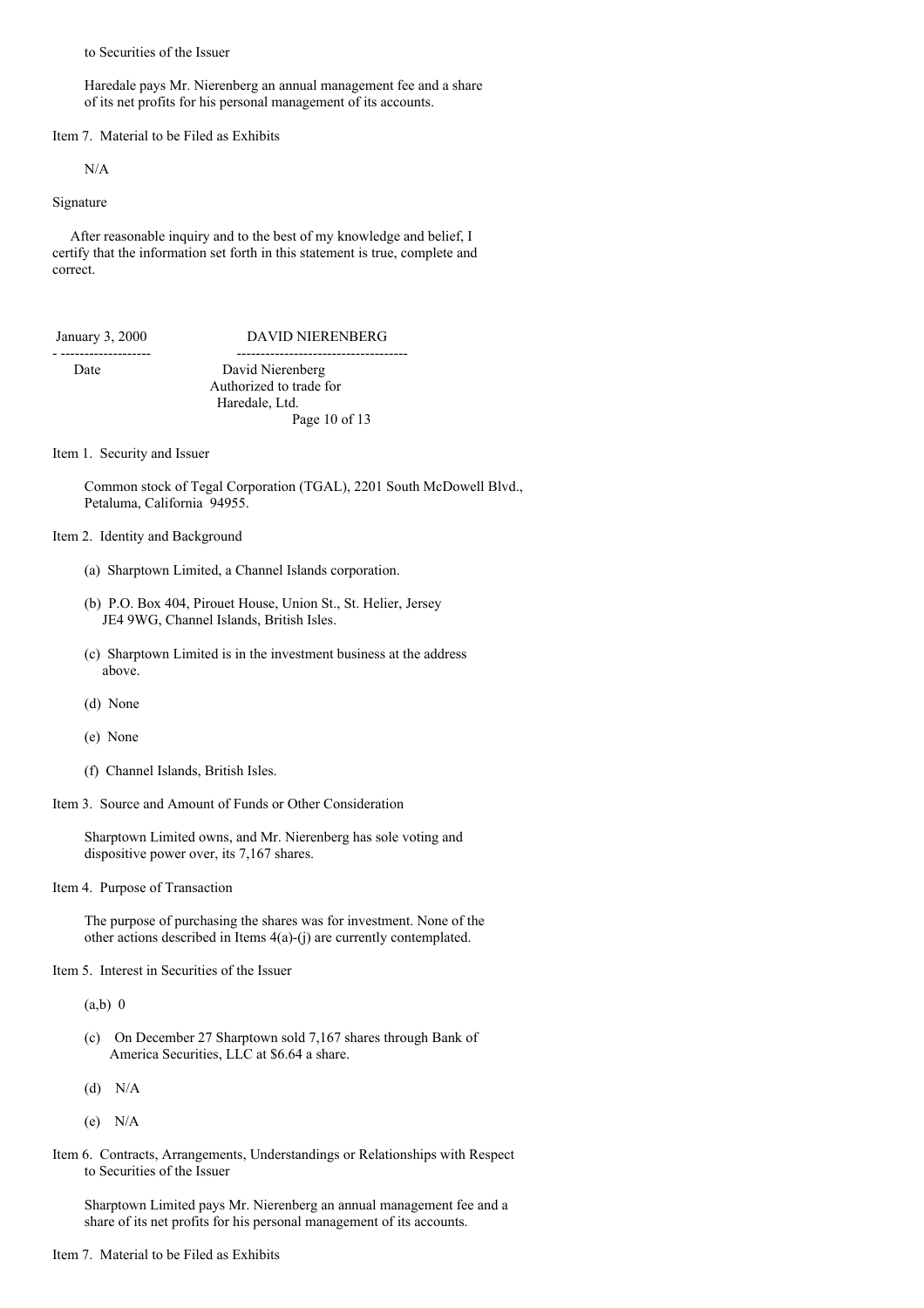#### N/A

#### Signature

After reasonable inquiry and to the best of my knowledge and belief, I certify that the information set forth in this statement is true, complete and correct.

- -------------------- ------------------------------------

January 3, 2000 DAVID NIERENBERG

Date David Nierenberg Authorized to trade for Sharptown Limited

Page 11 of 13

#### Item 1. Security and Issuer

Common stock of Tegal Corporation (TGAL), 2201 South McDowell Blvd., Petaluma, California 94955.

Item 2. Identity and Background

- (a) James Henry Hildebrandt, an individual who is a citizen of Canada, resident in Hong Kong.
- (b) c/o Bain & Company, Tenth Floor, One Pacific Place, 88 Queensway, Hong Kong.
- (c) Mr. Hildebrandt is in the management consulting business.
- (d) None
- (e) None
- (f) Canada
- Item 3. Source and Amount of Funds or Other Consideration

Mr. Hildebrandt owns, and Mr. Nierenberg has sole voting and dispositive power over, his 6,833 shares.

#### Item 4. Purpose of Transaction

The purpose of purchasing the shares was for investment. None of the other actions described in Items 4(a)-(j) are currently contemplated.

Item 5. Interest in Securities of the Issuer

(a,b) 0

- (c) On December 27 Hildebrandt sold 6,833 shares through Bank of America Securities, LLC at \$6.64 a share.
- (d) N/A
- (e) N/A
- Item 6. Contracts, Arrangements, Understandings or Relationships with Respect to Securities of the Issuer

Mr. Hildebrandt pays Mr. Nierenberg an annual management fee and a share of its net profits for his personal management of its accounts.

Item 7. Material to be Filed as Exhibits

N/A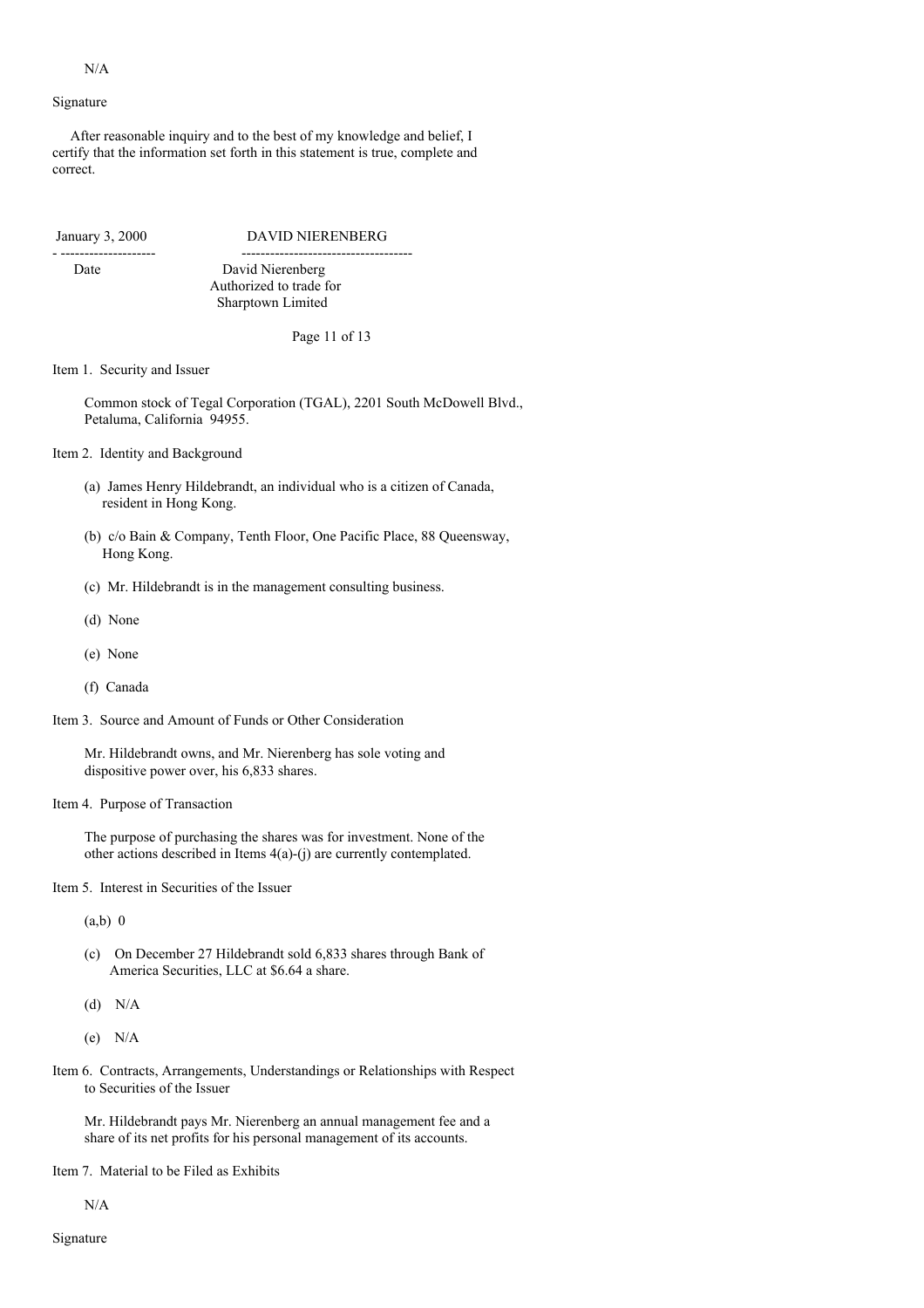After reasonable inquiry and to the best of my knowledge and belief, I certify that the information set forth in this statement is true, complete and correct.

January 3, 2000 DAVID NIERENBERG

 $-$ 

Date David Nierenberg Authorized to trade for John Henry Hildebrandt Page 12 of 13

Item 1. Security and Issuer

Common stock of Tegal Corporation (TGAL), 2201 South McDowell Blvd., Petaluma, California 94955.

### Item 2. Identity and Background

- (a) Toxford Corporation, a Channel Islands corporation.
- (b) P.O. Box 3048, St. Andrews House, Le Bordage, St. Peter Port, Guernsey, Channel Islands, British Isles.
- (c) Toxford Corporation is in the investment business at the address above.
- (d) None
- (e) None
- (f) Channel Islands, British Isles.
- Item 3. Source and Amount of Funds or Other Consideration

Toxford Corporation owns, and Mr. Nierenberg has sole voting and dispositive power over, its 7,167 shares.

Item 4. Purpose of Transaction

The purpose of purchasing the shares was for investment. None of the other actions described in Items 4(a)-(j) are currently contemplated.

Item 5. Interest in Securities of the Issuer

(a,b) 0

- (c) On December 27 Toxford sold 7,167 shares through Bank of America Securities, LLC at \$6.64 a share.
- (d) N/A
- (e) N/A
- Item 6. Contracts, Arrangements, Understandings or Relationships with Respect to Securities of the Issuer

Toxford Corporation pays Mr. Nierenberg an annual management fee and a share of its net profits for his personal management of its accounts.

Item 7. Material to be Filed as Exhibits

N/A

#### Signature

After reasonable inquiry and to the best of my knowledge and belief, I certify that the information set forth in this statement is true, complete and correct.